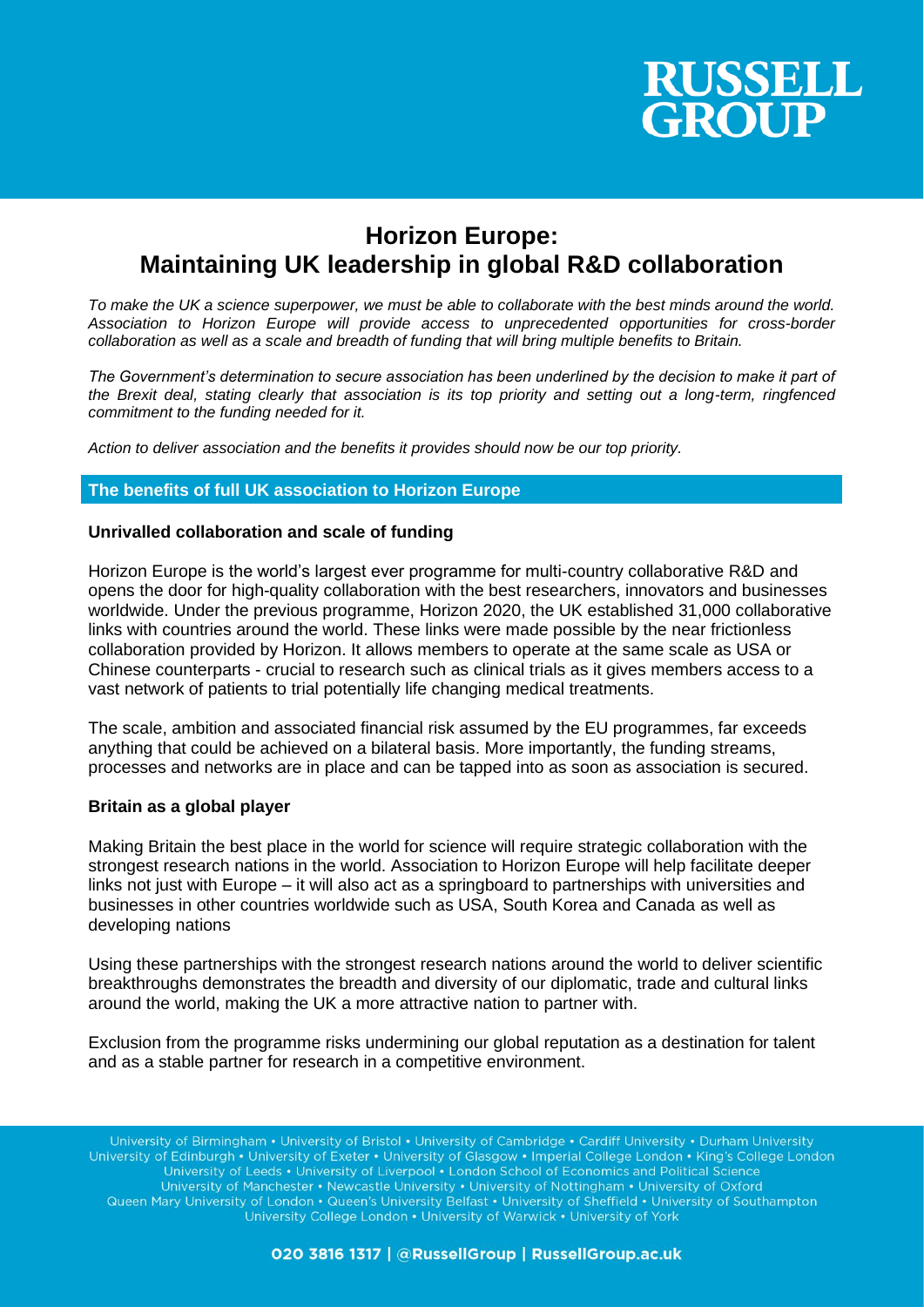# **The European Research Council**

Association to Horizon Europe also means the UK can continue to benefit from significant investment through the European Research Council (ERC), which is world-leading in funding only the highest-quality discovery research over the long term at all career stages. ERC research has proven impact. The Chief Executive of BioNTech has said the ERC's backing made their Covid-19 vaccine possible and 60% of projects funded by it led to a major scientific advance.

The UK does disproportionately well from the ERC; winning more than 1,800 ERC grants under Horizon 2020 - 30% of the UK's total funding from Horizon 2020. Russell Group universities received 1,400 of those grants, worth €1.8bn and more than were awarded to the whole of France.

# **People and Talent**

Government has already set out its plans to boost the number of highly skilled researchers in the UK. Association to Horizon Europe with the access it provides to unrivalled funding streams, facilities and networks will help in that endeavour - not just in terms of attracting the best international talent to our country but because of the training it provides to researchers.

The Marie Skłodowska-Curie Actions (MSCA) have been pivotal in training a new generation of creative, entrepreneurial, and innovative early-stage researchers. The UK has won €1.1bn in MSCA from Horizon 2020, with over 3,600 grants signed. Association to Horizon Europe will open the door to many more of these opportunities for UK scientists.

## **Business Collaboration**

Horizon Europe has an enormous amount to offer British businesses, and many have benefitted from previous programmes; nearly 2,000 individual businesses based in the UK participated in Horizon 2020, with €1.4bn being awarded to industry. More than half of the UK businesses (60%) awarded funding under Horizon 2020 were SMEs and received more than €840m.

Horizon funding also reduces the financial risk for businesses. Horizon funding pays 100% of direct costs plus an overhead, regardless of the size of the business. In comparison Innovate UK Smart Grants for business covers a maximum of 70% for an SME. Audit requirements are light-touch making it more attractive for university-business collaborations.

## **Helping turn ideas into real world impacts**

Association to Horizon Europe will support the Government's ambitions for innovation, growth and productivity, enhancing the measures it has already put in place. If association is secured Britishbased researchers will be able access more networks, support and funding to develop new startup businesses

ERC Proof of Concept grants can explore the commercial or societal potential of frontier research projects, helping to turn basic research into start-ups. Researchers receive 80% of the grant up front so they can continue their fundamental research in the core grant while enlarging their team to explore whether a practical application or product can be developed. The new European Innovation Council (EIC) Transition Grants, each worth up to €2.5m, are designed to validate and demonstrate technology in an application-relevant environment and develop market readiness.

Access to this additional support will make it easier for start-ups to grow and applications to be brought to market more quickly – creating jobs, boosting the regional and national economy and benefitting UK citizens.